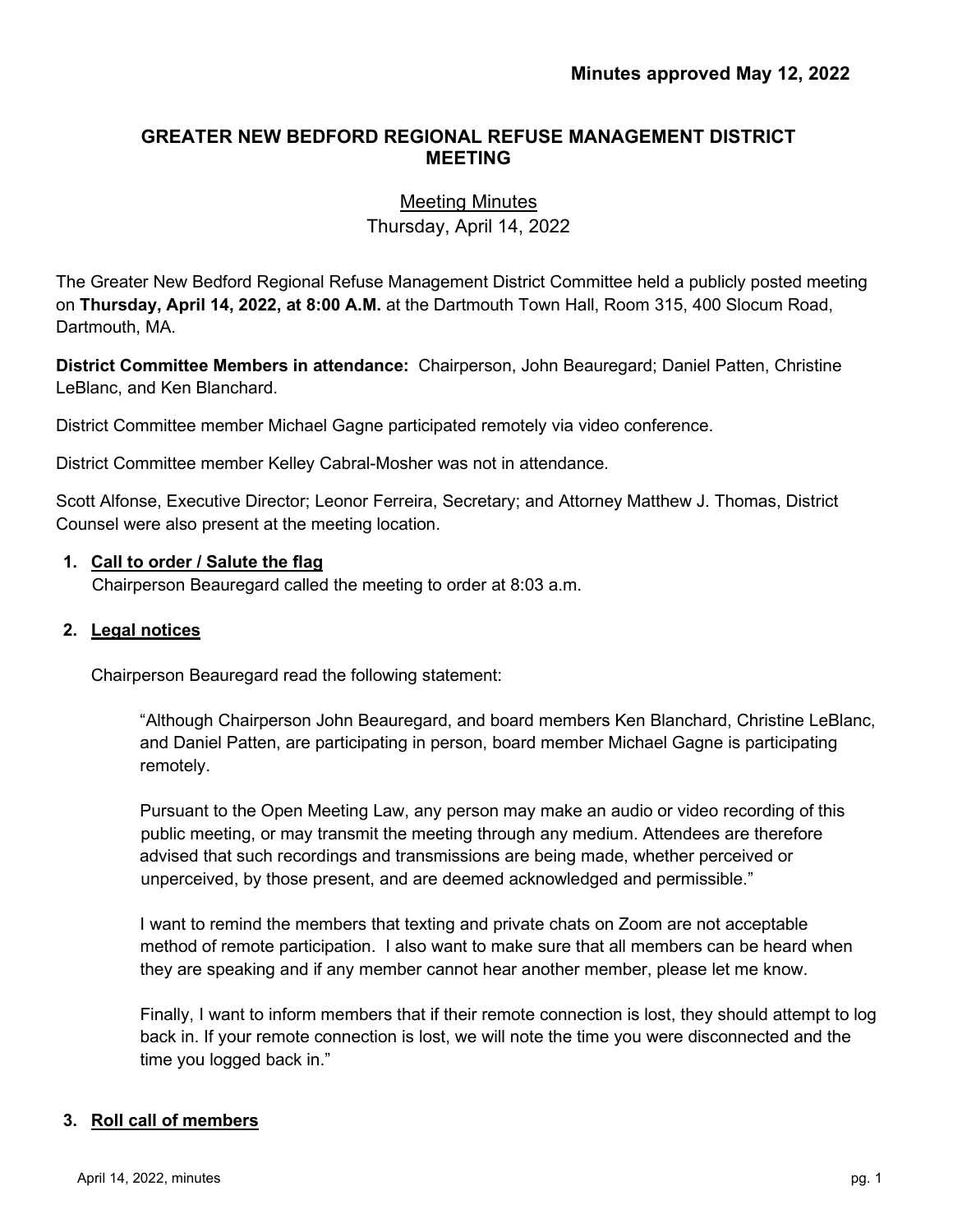Chairperson Beauregard, yes (in-person participation) Daniel Patten, yes (in-person participation) Christine LeBlanc, yes (in-person participation) Ken Blanchard, yes (in-person participation) Michael Gagne, yes (remote participation) Kelley Cabral-Mosher (not in attendance)

Mr. Beauregard noted that all legal notices of the meeting were posted in Dartmouth and New Bedford more than 48 hours prior to the meeting.

## **4. Approval of minutes**

**Chairperson Beauregard asked for a motion to approve the minutes of the March 17, 2022, meeting. Motion made by Mr. Patten, seconded by Ms. LeBlanc. Roll call: Chairperson Beauregard, yes; Daniel Patten, yes; Christine LeBlanc, yes; Ken Blanchard, yes; Michael Gagne, yes; Kelley Cabral-Mosher, absent.** 

**Motion passed 5 – 0.** 

## **5. Warrant Report and Ratification – Warrant No. 15-22 (March 23, 2022)**

**Chairperson Beauregard asked for a motion to ratify warrant number 15-22 dated March 23, 2022. Motion made by Mr. Patten, seconded by Mr. Blanchard. Roll call: Chairperson Beauregard, yes; Daniel Patten, yes; Christine LeBlanc, yes; Ken Blanchard, yes; Michael Gagne, yes; Kelley Cabral-Mosher, absent.** 

**Motion passed 5 – 0.**

#### **6. New Business**

a. Invitation for Bids (for security services and various materials)

**Chairperson Beauregard asked for a motion to authorize the advertisement of Invitation for Bids for Security Service and for Various Materials as listed. Motion made by Ms. LeBlanc, seconded by Mr. Patten.**

Mr. Alfonse reviewed the memo.

Mr. Beauregard asked when they would have to be advertised. Mr. Alfonse replied they would be advertised within the next 30 days and awarded sometime in May /June.

No further discussion.

**Chairperson Beauregard asked for a motion to authorize the advertisement of Invitation for Bids for Security Service and for Various Materials as listed: 1 ½" stone; asphalt, brick and concrete (ABC) rubble; cold mix asphalt product; daily cover; gravel; processed gravel; low-permeability soil/intermediate cover; modified rock; recycled asphalt . Motion made by Mr. Blanchard, seconded by Ms. LeBlanc. Roll call: Chairperson Beauregard, yes; Daniel Patten, yes; Christine LeBlanc, yes; Ken Blanchard, yes; Michael Gagne, yes; Kelley Cabral-Mosher, absent.**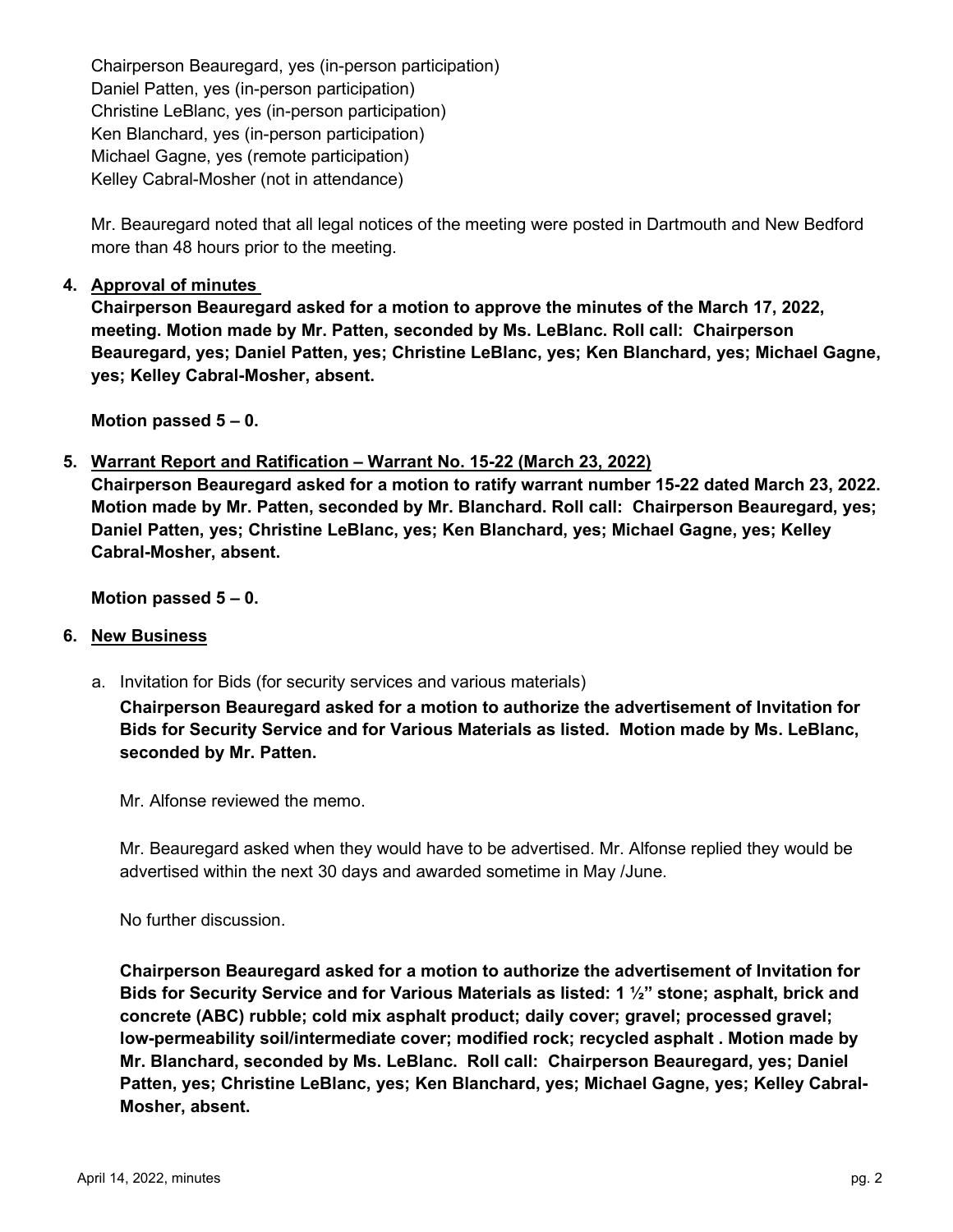#### **Motion passed 5 – 0.**

b. Revision to District's Designer Selection Procedures

**Chairperson Beauregard asked to revise the Designer Procedures by adopting the revision dated April 8, 2022 (attached to the memo). Motion made by Mr. Patten, seconded by Ms. LeBlanc.**

Mr. Alfonse reviewed the memo noting proposed revisions to paragraph 4, and 10.

**Chairperson Beauregard asked for a motion to revise the Designer Selection Procedures by adopting the revision dated April 8, 2022 by authorizing the Approving Body to negotiate the fee. Motion made by Mr. Patten, seconded by Mr. Blanchard. Roll call: Chairperson Beauregard, yes; Daniel Patten, yes; Christine LeBlanc, yes; Ken Blanchard, yes; Michael Gagne, yes; Kelley Cabral-Mosher, absent.**

#### **Motion passed 5 – 0.**

c. Request for Qualifications for Architectural Services update **Chairperson Beauregard asked for a motion to authorize the Selection Committee to negotiate a proposed fee for architectural services with JM Booth & Associates. Motion made by Ms. LeBlanc, seconded by Mr. Patten.**

Mr. Alfonse referred to the memo noting three proposals were received, and JM Booth & Associates was considered the most qualified proposer based on the qualifications received.

Mr. Beauregard asked if there was anything about JM Booth that stood out above the others. Mr. Alfonse discussed JM Booth's background and qualifications. The other two proposers did not demonstrate as much experience in public building projects.

**Motion made by Ms. LeBlanc to authorize the Selection Committee negotiate a fee with JM Booth & Associates. Seconded by Mr. Blanchard. Roll call: Chairperson Beauregard, yes; Daniel Patten, yes; Christine LeBlanc, yes; Ken Blanchard, yes; Michael Gagne, yes; Kelley Cabral-Mosher, absent.**

#### **Motion passed 5 – 0.**

#### d. Disposal Agreements update

**Chairperson Beauregard asked for a motion to receive an update on the Waste Disposal Agreements. Motion made by Mr. Patten, seconded by Ms. LeBlanc.**

Mr. Alfonse referred to the memo and noted the challenges that the District faces in determining the community of origin of waste delivered by commercial haulers. He said that limiting waste to New Bedford and Dartmouth generators is only advantageous if the haulers provide favorable pricing to their customers in New Bedford and Dartmouth. If haulers do not provide favorable pricing to New Bedford and Dartmouth customers, there is really no advantage to only allowing haulers to deliver waste from the two communities. The volume of waste is what is important, not the community of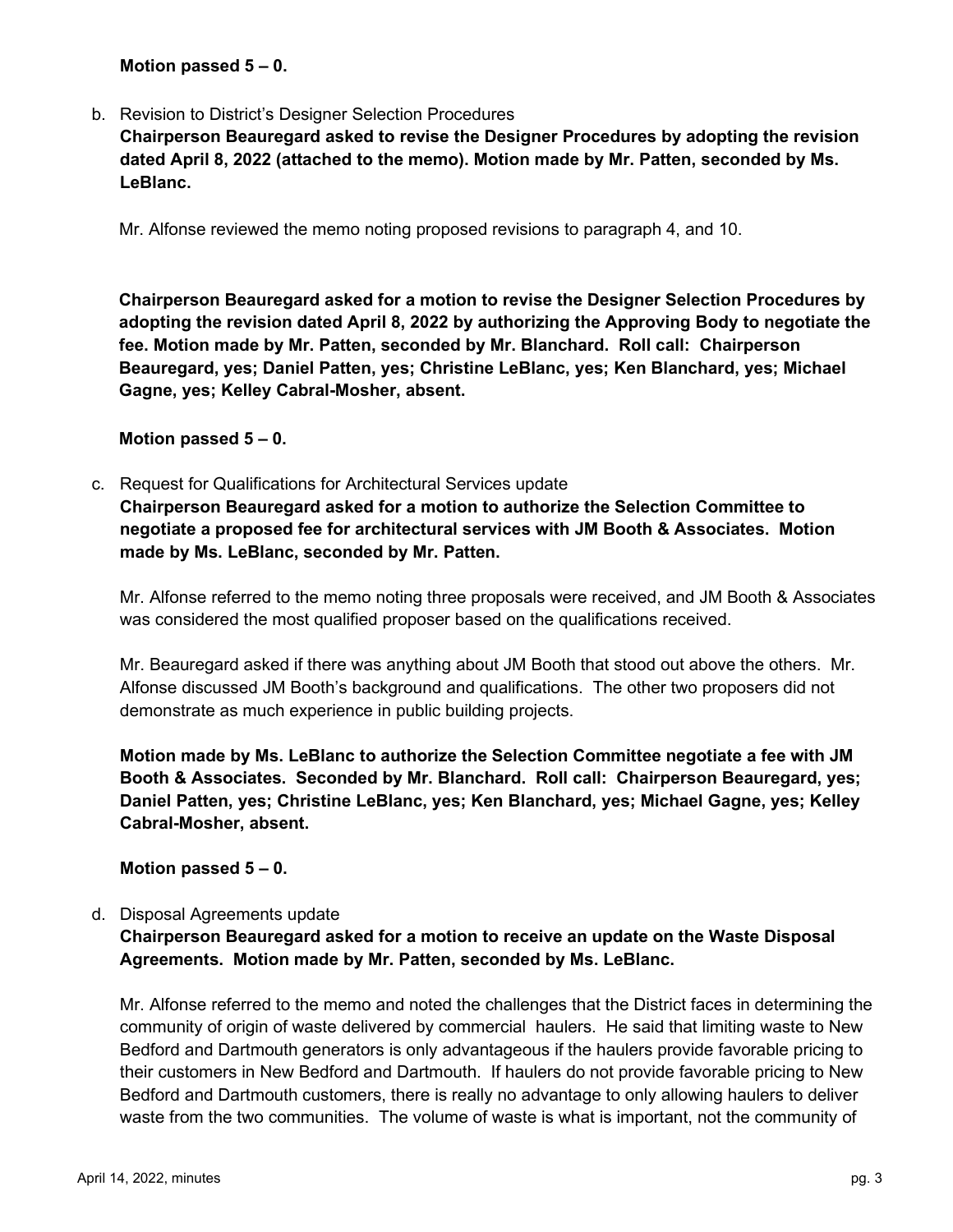origin of that waste. Mr. Alfonse continued that he is not aware of more favorable pricing offered to New Bedford and Dartmouth customers of commercial haulers. Mr. Alfonse said that he and Attorney Thomas discussed obtaining information from the haulers as to whether they offer such favorable pricing.

Attorney Thomas noted that if there is a clearly verifiable efficient way to determine solid waste originates from New Bedford or Dartmouth and the hauler is charging a more favorable rate, then the District should consider this in allocating tonnage. If not, then the origin of waste is not important. In this case, the District could rely on recommendation for tonnage allocations and tip fees by Geosyntec.

Ms. LeBlanc asked how the hauler would prove that they are charging less for waste from New Bedford or Dartmouth or that the waste is originating in those communities. Attorney Thomas said he thought it would be difficult unless they committed a truck to collect only in those communities. They would then demonstrate through collection slips and affidavits that the information is correct. Mr. Alfonse noted that in the case of a vehicle dedicated to collect in New Bedford and Dartmouth, a vehicle tracking system could be used to track the location of the vehicle, similar to what is in use in New Bedford. He noted the system in New Bedford does not always function properly, and this system would need to function at all times to ensure the waste is collected from New Bedford and Dartmouth. Mr. Blanchard noted if the hauler substitutes a truck without notice, there could be a problem.

Attorney Thomas asked if the Committee thought that the added efforts discussed are worth it if the New Bedford and Dartmouth customers are not getting a substantial discount from the haulers. Mr. Blanchard suggested that if Dartmouth and New Bedford businesses are not getting a break, they could be paying more, since they already support the District through taxes. Attorney Thomas noted that the assessments are paid by the taxpayers of the two communities. If a business opts out of collection, it is the business's choice. Attorney Thomas noted that the District's tip fees could increase, still be below market, and not likely result in a financial hardship for customers. Mr. Blanchard questioned the point of a below-market tip fee. Attorney Thomas responded that it provides an opportunity for the New Bedford and Dartmouth businesses to pay less.

Ms. LeBlanc suggested asking haulers to produce contracts demonstrating they charge local customers less. Mr. Alfonse noted that providing customer list to the District may make it public. Attorney Thomas said that there may be a way to preserve the confidentiality of the list.

Mr. Beauregard noted that there could be challenges obtaining such information.

Attorney Thomas noted the potential for the District to increase revenue, but commercial waste does consume capacity. Increasing assessment may allow for some reduction in commercial hauler revenue, but the communities have to accept higher assessments. Mr. Blanchard asked what has more value – capacity or a lower assessment? Attorney Thomas responded that capacity currently has a higher value, but that could change in a few years.

Mr. Patten noted that we are simply talking about increasing tip fees. He noted that even with an increase in tip fees, the District's tip fees will likely remain lower than market rate, which still offers customers a discount.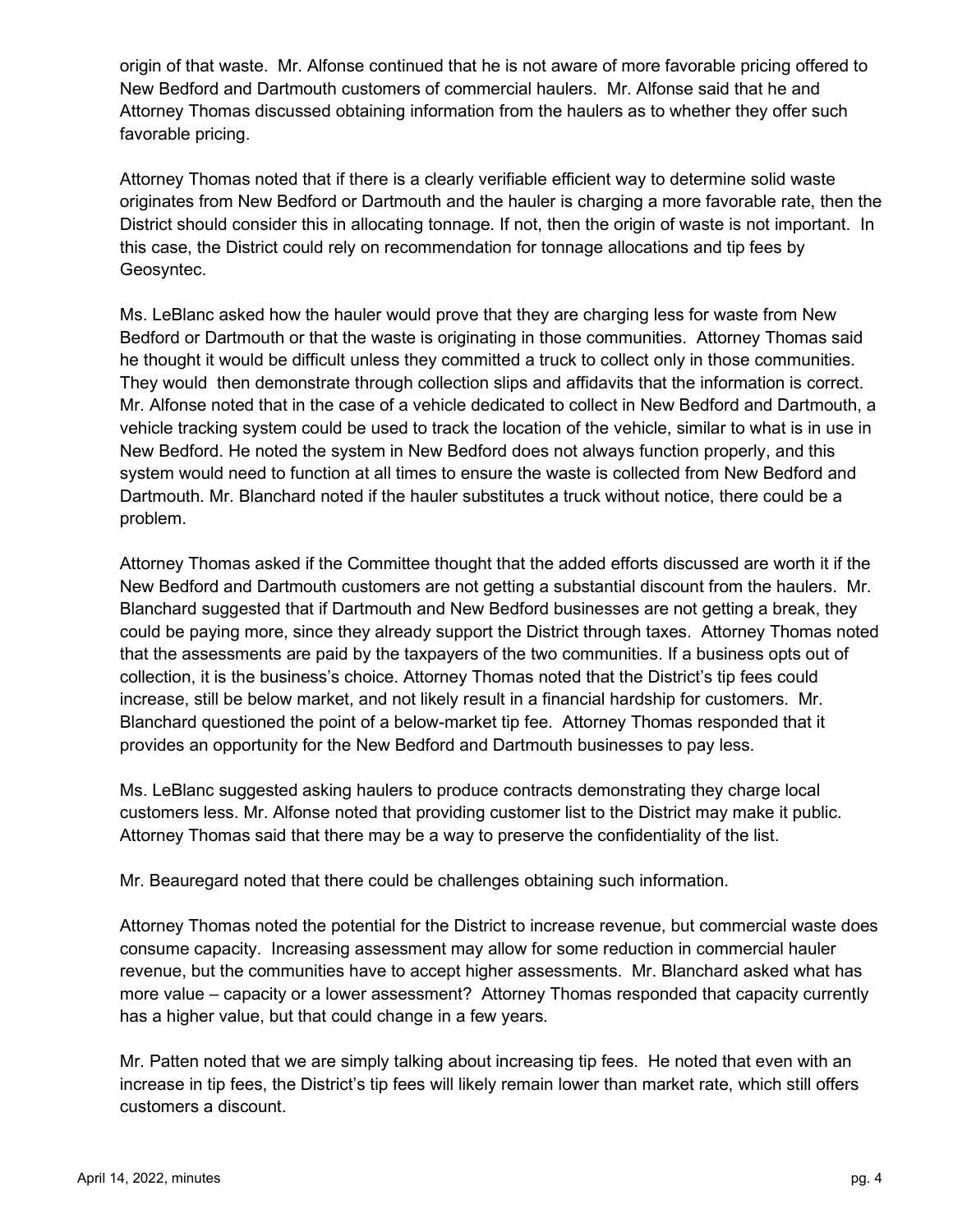Mr. Alfonse said that he and Attorney Thomas will have another update at the next meeting.

# e. Director's Report **Chairperson Beauregard asked for a motion to receive the Director's report.**

Mr. Alfonse discussed the Director's Report.

He provided and update on PFAS from the conference he attended on April 5 & 6.

Attorney Thomas asked if leachate was monitored separate from the anaerobic digester (AD) facility or is it monitored after. Mr. Alfonse said that currently the leachate samples are collected after everything merges, but District may want to consider monitoring it separately from the AD facility.

Mr. Patten noted the Rental Income line item on the Budget to Actual sheet, and asked what rental income wasn't being received. Mr. Alfonse noted that one property was vacated in September 2021, and needs an upgraded heating system.

Mr. Gagne noted that during Geosyntec's presentation last month, there was discussion on the amount of commercial organic material. He asked if Marissa would be able to attend the next meeting for a brief discussion on the subject. Mr. Alfonse noted it is the component of solid waste that represents the greatest potential for diversion. He provided examples of programs where they are working to divert food waste to anaerobic digester facility.

f. Items which could not have been reasonably anticipated 48 hours in advance.

Mr. Alfonse noted that he received a signed letter by landfill employees on April 13, 2022, after the deadline for placing it on the agenda. Mr. Beauregard asked Mr. Alfonse to place it for discussion on the May 12, 2022 agenda.

## **7. Set Date for Next Meeting**

The May meeting is scheduled for Thursday, May 12, 2022, and the month of June meeting is scheduled for Thursday, June 16, 2022.

#### **8. Executive Session (to consider the lease of real property)**

Chairperson Beauregard read the following:

"Before we vote on whether to enter Executive Session, I want to remind all District Committee members participating remotely that when you vote to go into Executive Session you must also state if anyone else is in the room with you.

While in Executive Session, if anyone enters the room with you must immediately inform me and we will briefly recess the Executive Session until the person leaves the room.

I would also ask that you handle all materials discussed in Executive Session in the same manner as if you were participating in person."

#### **Chairperson Beauregard asked for a motion to adjourn to Executive Session for the purpose to**